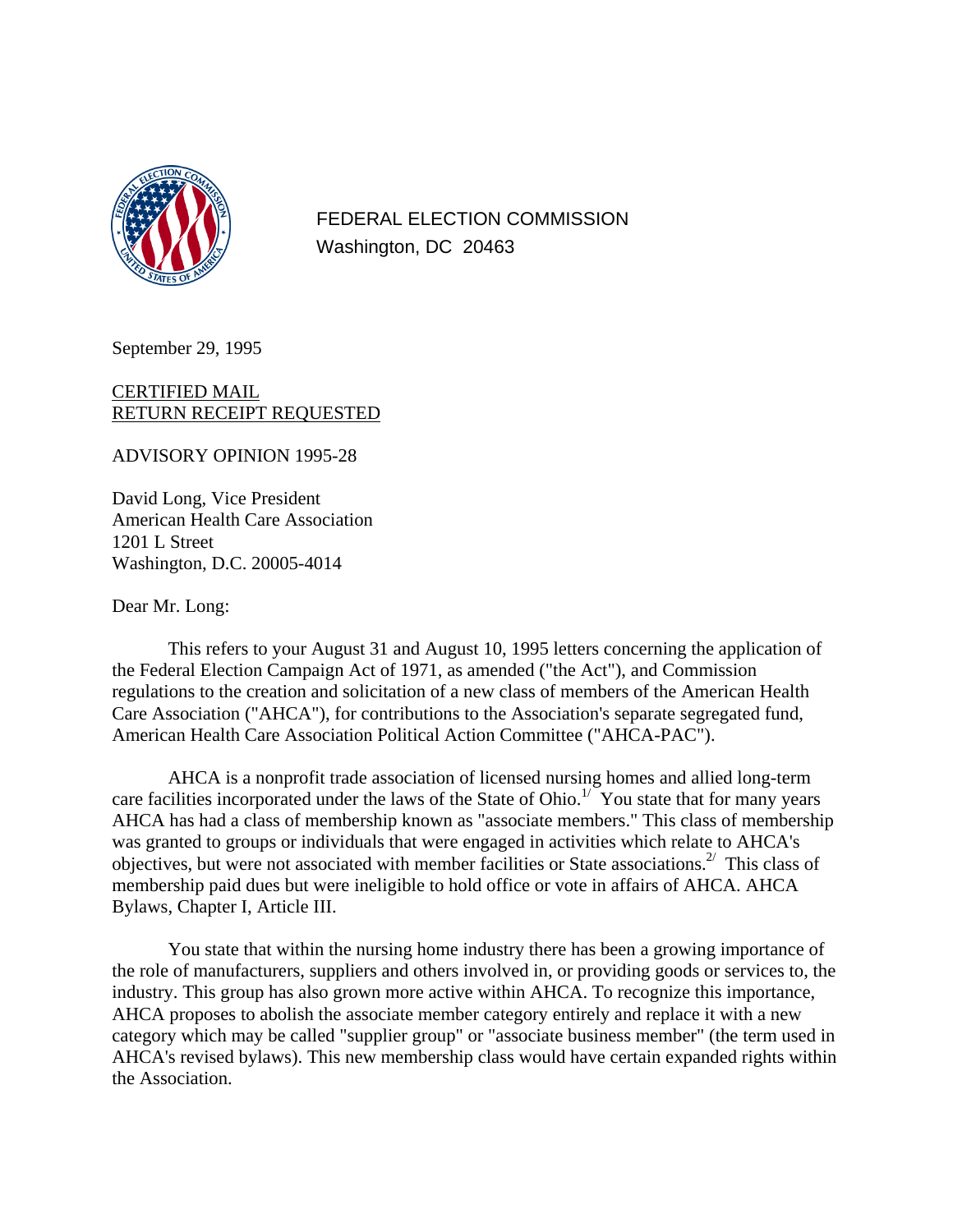You inquire whether associate business members would be considered members of AHCA for purposes of the Act so that they may be included in AHCA's solicitation program for contributions to AHCA-PAC. The Association also proposes to ask corporate members in this category for contributions to any administrative fund which AHCA may establish to defray the administrative and solicitation costs of AHCA-PAC.

Your request includes AHCA's governing documents: its revised and unrevised constitution and bylaws. These materials identify two bodies, the House of Delegates (the "House") and the Board of Directors (the "Board"), that play a role in governing the Association. The materials also provide information regarding the membership structure of AHCA. Resolution of your inquiry requires first an analysis of AHCA's organizational structure through the examination of these materials.

#### AHCA GOVERNING BODIES

#### House of Delegates

The revised bylaws provide that "The control and administration of AHCA shall be vested in the House of Delegates which shall be a continuing body." AHCA Revised Bylaws, Chapter VIII, Article I. The House is made up of members of the Board and delegates from all of the organizational units of AHCA- the State affiliate associations.<sup>3/</sup> The revised AHCA Bylaws provide that the House shall also have two associate business member delegates. $4$  Id.

Among the powers of the House, is the right to determine the policies which govern the Association and to elect the major officers of the Association.(5) The House approves, modifies or disapproves the budget and the amendments to the Constitution. It also makes proposals and recommendations to the Board which the Board is required to refer to a proper committee. The House also takes final action on such proposals and recommendations. AHCA Revised Bylaws, Chapter VIII, Article III.

#### The Board of Directors

The Board of Directors consists of the officers of AHCA, its regional Presidents and Vice Presidents, the AHCA chief executive officer and the President of the Affiliated State Health Care Association Executives (the "ASHCAE"), an organization affiliated with AHCA. With the proposed revisions, the Board will also have an associate business member Board representative. AHCA Revised Bylaws, Chapter VII, Article 1.

According to AHCA Revised Bylaws, the Board has "charge of the property of AHCA and shall have the responsibility to control and manage affairs and funds of AHCA and have responsibility for contracting agreements." AHCA Revised Bylaws, Chapter VII, Article III. It is also responsible for formulating national program objectives, making policy decisions on financial matters and allocating association resources. Id. It may also develop and recommend policies to the House, as well as proposing amendments to the Constitution. However, while it has the power "to take action", it may act only "if such action is not contrary to the Bylaws and does not rescind, change or alter any action taken by the House of Delegates." Id. It must also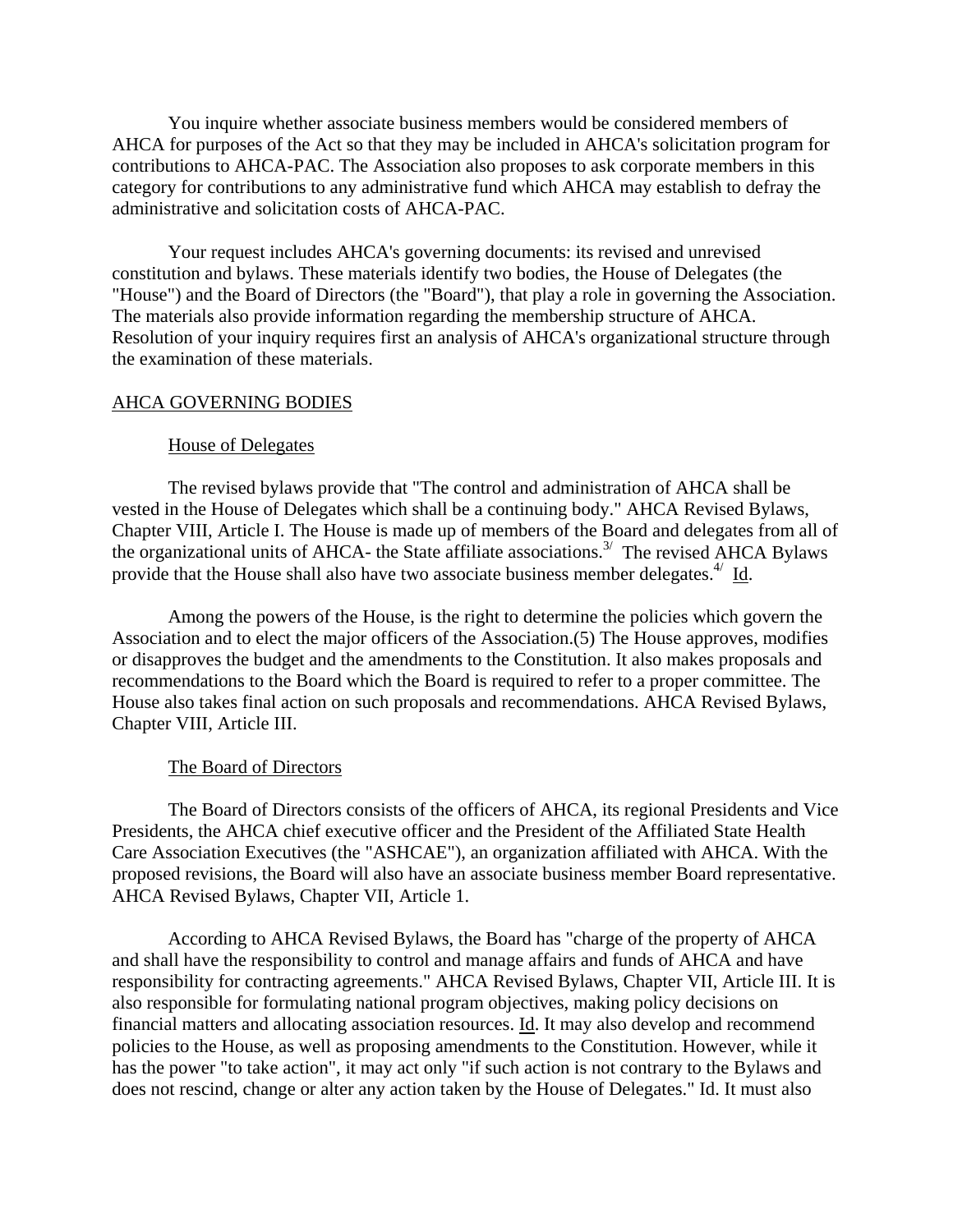submit a report to the House of all its actions and decisions and may "perform such other activities as directed by the House of Delegates." Id.

## AHCA MEMBERSHIP STRUCTURE

## Classes of Membership

As outlined by AHCA revised Bylaws, the organization's various classes of membership are: affiliate association, member facility, honorary member and the new category of associate business member.  $6/$ 

## Description of the Proposed Membership Class

Associate business member status in AHCA is open to:

individuals, corporations, partnerships, limited liability companies and other entities that (I) supply products or services to long term care providers and (II) will in good faith promote the objectives of AHCA as set forth in the Constitution but do not provide products or services that compete with those offered by AHCA.

# AHCA Revised Bylaws, Chapter I, Article III.

Associate business members will be required to pay dues though the amount has not yet been set. Id. Associate business members will be ineligible to serve as an officer or to vote in affairs of AHCA directly. However, at a special meeting of all the members of this class, they will elect two delegates to serve in the House and one Board member. The Revised Bylaws do not indicate that the associate business member delegates and Board member will have any different voting power from other House delegates and Board members.<sup>7/</sup>

## ACT AND COMMISSION REGULATIONS

The Act prohibits corporations from making any contribution or expenditure in connection with a Federal election. 2 U.S.C. 441b(a). The Act states, however, that the term "contribution or expenditure" does not include "the establishment, administration, and solicitation of contributions to a separate segregated fund to be utilized for political purposes by a corporation, labor organization, membership organization, cooperative, or corporation without capital stock." 2 U.S.C. 441b(b)(2)(C). See also 2 U.S.C. 431(8)(B)(vi) and (9)(B)(v).

Under 2 U.S.C. 441b(b)(4)(A)(i), a corporation, or a separate segregated fund established by a corporation, may solicit contributions to such a fund only from its stockholders and their families and its executive and administrative personnel and their families. An exception set forth in 2 U.S.C. 441b(b)(4)(C) and 11 CFR 114.7(a) allows a membership organization (among other corporations without capital stock), or its separate segregated fund, to solicit contributions to the fund from the members of the organization and their families. The Commission's regulations use the term "membership association" to implement this exception. It is defined, in part, as a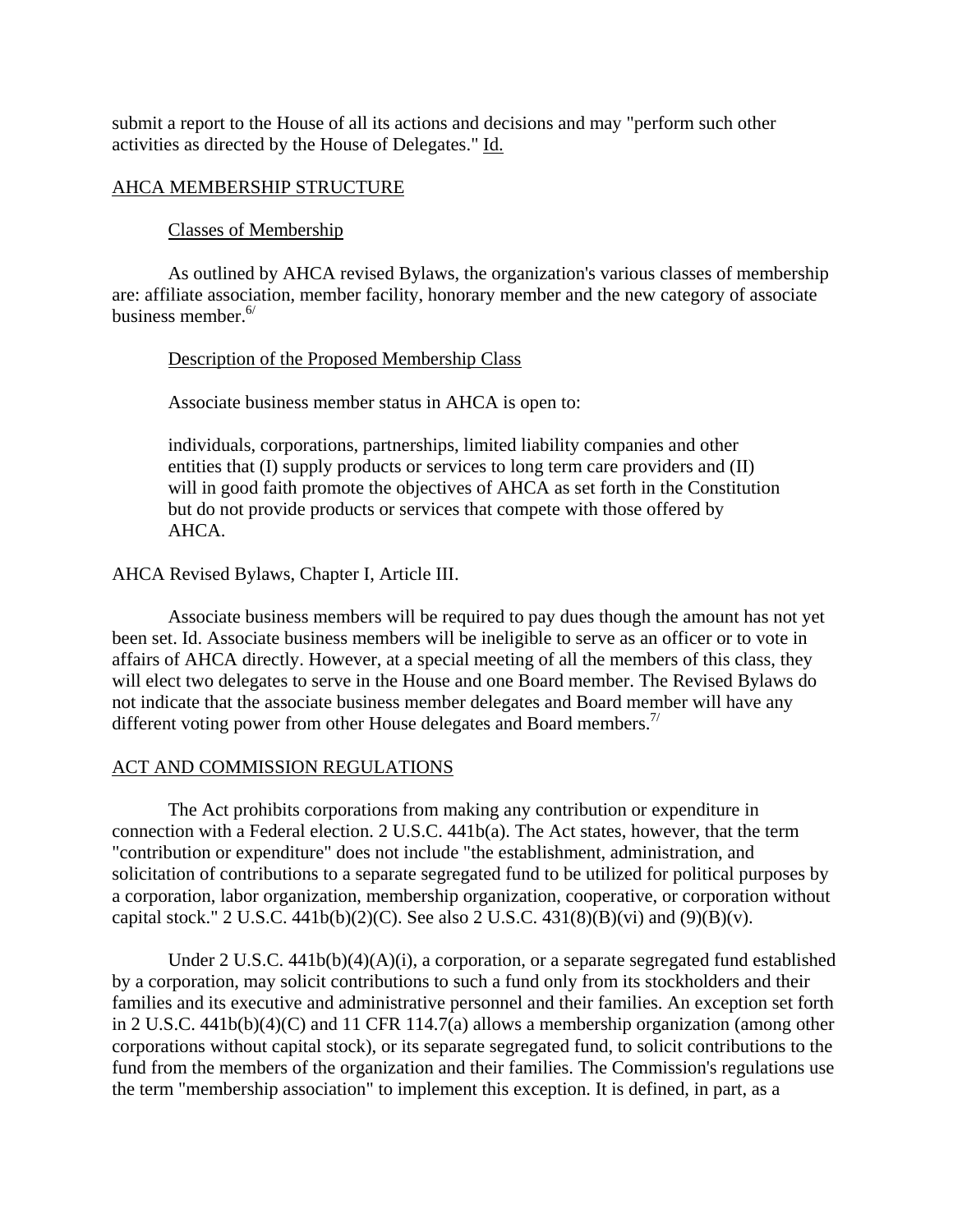membership organization that (i) expressly provides for "members" in its articles and bylaws; (ii) expressly solicits members; and (iii) expressly acknowledges the acceptance of membership, such as by sending a membership card or inclusion on a membership newsletter list. 11 CFR  $114.1(e)(1)(i)$ , (ii), and (iii).

Commission regulations define the term "members." Under 11 CFR 114.1(e)(2), "members" means all persons who are currently satisfying the requirements for membership in a membership association, who affirmatively accept the membership association's invitation to become a member, and who meet one of the following requirements:

- (i) Have some significant financial attachment to the membership association, such as a significant investment or ownership stake (but not merely the payment of dues);
- (ii) Are required to pay on a regular basis a specific amount of dues that is predetermined by the association and are entitled to vote directly either for at least one member who has full participatory and voting rights on the highest governing body of the membership association, or for those who select at least one member of those on the highest governing body of the membership association; or
- (iii) Are entitled to vote directly for all of those on the highest governing body of the membership association.

The regulations also provide that the Commission "may determine, on a case by case basis, that persons seeking to be considered members of a membership association for purposes of this section have a significant organizational and financial attachment to the association under circumstances that do not precisely meet the requirements of the general rule." See 11 CFR  $114.1(e)(3).^{8/8}$ 

# DETERMINING STATUS OF PROPOSED MEMBERSHIP CLASS.

## AHCA as Membership Association.

The facts and background to this request indicate that AHCA is a membership association for purposes of the Act. For example, Chapter I, of AHCA Revised Bylaws meets the requirements of 11 CFR 114.1(e)(1)(i) by expressly providing for membership. The facts of the request and materials, such as the portions of AHCA governing materials included in your request, suggest that AHCA expressly solicits members. See 11 CFR 114.1(e)(1)(ii). Chapter I, Article VI of AHCA Revised Bylaws states that all members receive membership certificates. Therefore, the requirement that membership be expressly acknowledged is also met. See 11 CFR  $114.1(e)(1)(iii).<sup>9/</sup>$ 

# AHCA Highest Governing Body

Both the Board and the House of Delegates have significant roles regarding the governance of AHCA. However, it appears that the power of the Board is inferior to or delegated by the House. It is significant that the House retains supreme policy-making powers within AHCA and that the Board may not overrule any prior policy action taken by the House. There is no similar limitation on the House. The Board must also report to the House all its decisions with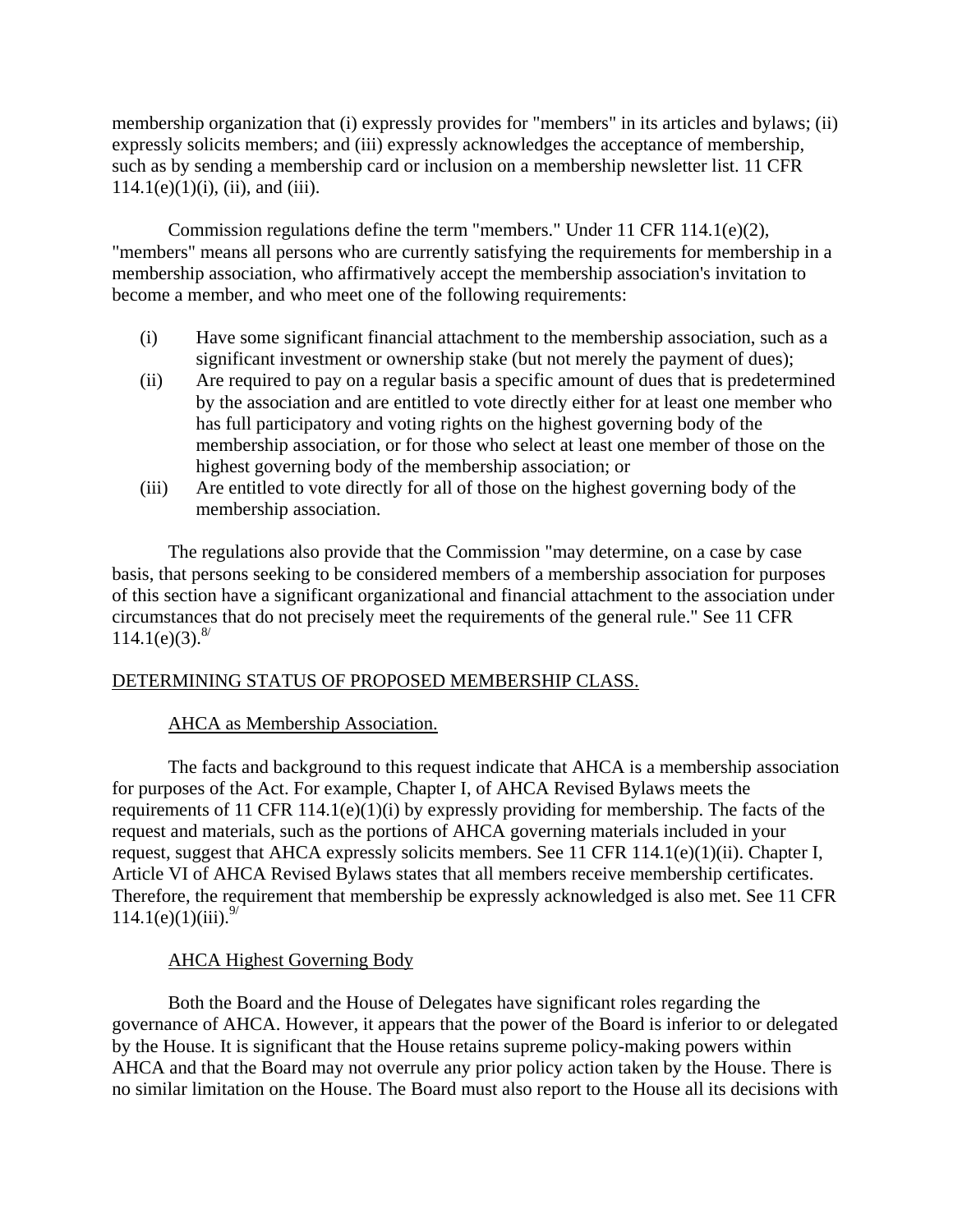no similar duty imposed on the House. Further, the House elects AHCA officers and may amend the bylaws and constitution. In financial matters, the House retains its superiority since the budget proposed by the Board must be approved by the House. After considering these and the other powers enjoyed by the House over the Board, the Commission concludes that the AHCA House of Delegates, rather than the AHCA Board of Directors, is the highest governing body of AHCA for purposes of the Commission regulations. $10/10$ 

### Status and Solicitability of Associate Business Members

Under the membership regulations, associate business members would be considered "members" of AHCA for purposes of the Act. The Commission notes that the proposed membership class is required to pay dues. Further, it has the right to elect members to the highest governing body of AHCA, the House of Delegates. Consequently, this class therefore meets the membership requirements of section  $114.1(e)(2)(ii)$ .

Therefore, the Commission concludes that AHCA may solicit contributions to its PAC from associate business members who are individuals, partnerships or limited liability companies.<sup>11/</sup> 11 CFR 114.7(c). The Commission notes, however, that AHCA is subject to the prior solicitation approval rules with respect to PAC contribution solicitations of qualified personnel of its associate business members who are corporations. 11 CFR 114.8(d); see generally 11 CFR 114.8. $12/$ 

The Association may also solicit donations from its corporate members to an administrative fund established to defray administrative and solicitation costs of AHCA-PAC. See 2 U.S.C. 441b(b)(2)(C); 11 CFR 114.5(c). The Commission has interpreted its regulations as permitting corporate members (i.e. the corporations that qualify as members under the regulations) of an incorporated trade association to donate funds, over and above its membership dues, to defray administrative and solicitation expenses of the trade association's separate segregated fund. The Commission has reasoned that when these funds were placed in the trade association's general treasury, the association could use them to pay expenses of its SSF. See Advisory Opinions 1995-17, 1992-20 and 1980-59.

This response constitutes an advisory opinion concerning application of the Act, or regulations prescribed by the Commission, to the specific transaction or activity set forth in your request. See 2 U.S.C. 437f.

Sincerely,

(signed)

Danny L. McDonald Chairman

Enclosures (AO 1995-17, 1995-14, 1995-11, 1994-12, 1992-20 1991-24, 1980-59)